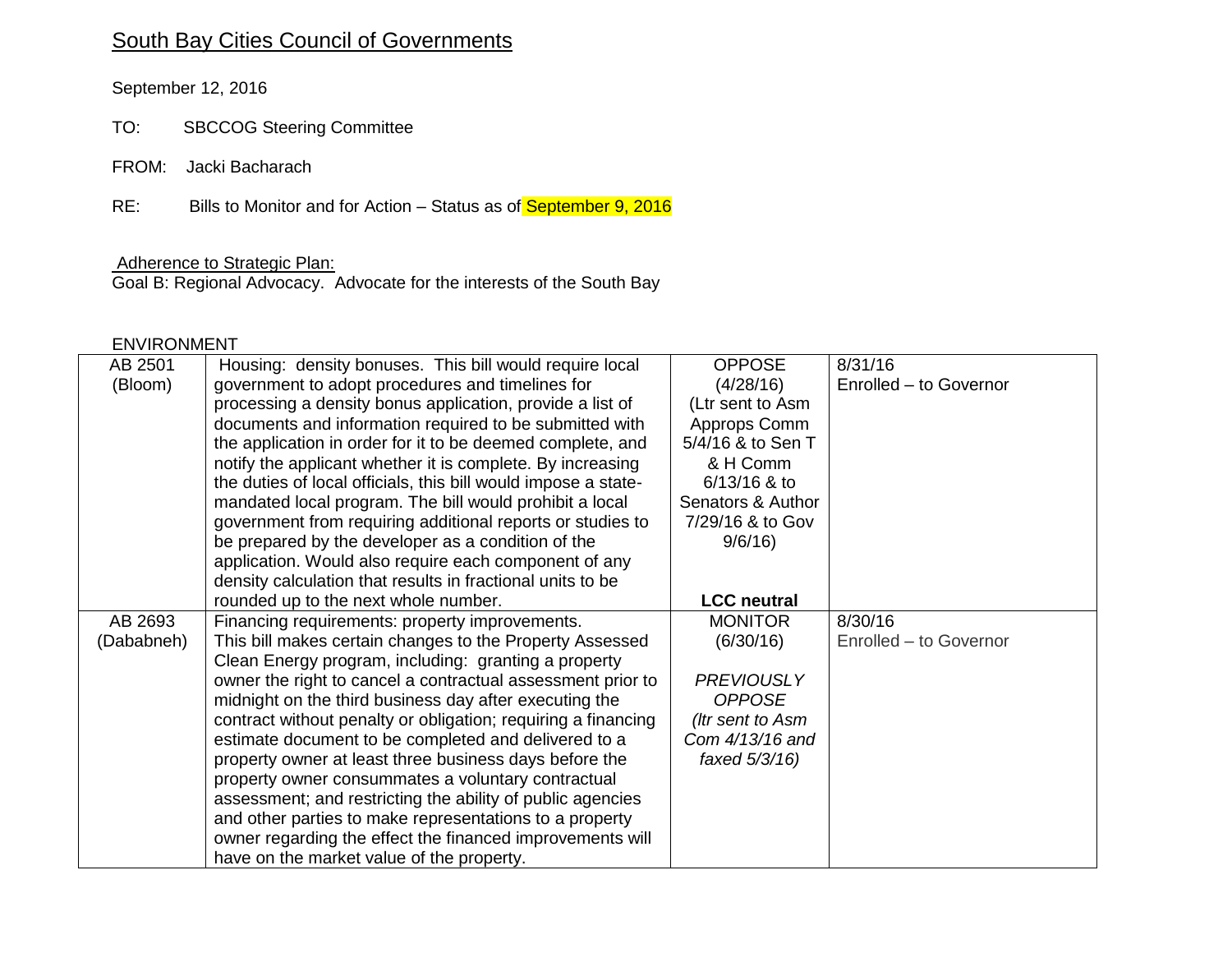| SB 1069      | Land use: zoning. Would replace the term "second unit"      | <b>OPPOSE</b>     | 8/30/16                |
|--------------|-------------------------------------------------------------|-------------------|------------------------|
| (Wieckowski) | with "accessory dwelling unit" throughout the law. The bill | (6/30/16)         | Enrolled - to Governor |
|              | would add to those findings and declarations that, among    | (Ltr to Asm       |                        |
|              | other things, allowing accessory dwelling units in single-  | Approp            |                        |
|              | family or multifamily residential zones provides additional | 7/29/16)(Ltr to   |                        |
|              | rental housing stock and these units are an essential       | Governor 8/31/16) |                        |
|              | component of housing supply in California.                  |                   |                        |
|              |                                                             |                   |                        |
|              |                                                             |                   |                        |

## LOCAL GOVERNMENT

| AB 1217 | Orange County Fire Authority: This bill would prohibit the                                                                                                       | <b>OPPOSE</b>                                               | 8/26/16                |
|---------|------------------------------------------------------------------------------------------------------------------------------------------------------------------|-------------------------------------------------------------|------------------------|
| (Daly)  | composition of the Board of Directors of the Orange County<br>Fire Authority (OCFA) from including alternate members.<br>(The OCFA is a joint powers authority.) | (8/8/16)<br>(Ltr sent to Author)<br>8/9/2016<br>(Ltr to Gov | Enrolled - to Governor |
|         |                                                                                                                                                                  | 8/25/16<br>LCC Opposed                                      |                        |

## **TRANSPORTATION**

| AB 620        | High-occupancy toll lanes: exemptions from tolls. This bill | <b>MONITOR</b> | 8/30/16                |
|---------------|-------------------------------------------------------------|----------------|------------------------|
| (Hernandez)   | would require LACMTA to take additional steps, beyond       | (2/8/16)       | Enrolled - to Governor |
|               | the previous implementation of a low-income assistance      |                |                        |
|               | program, to increase enrollment and participation in the    | <b>OPPOSE</b>  |                        |
|               | low-income assistance program, as specified, through        | (1/28/16)      |                        |
|               | advertising and work with community organizations and       | (Ltr to author |                        |
|               | social service agencies. The bill would also require        | 1/29/16        |                        |
|               | LACMTA and the Department of Transportation to report to    |                |                        |
|               | the Legislature by December 31, 2018, on efforts to         |                |                        |
|               | improve the HOT lane program, including efforts to          |                |                        |
|               | increase participation in the low-income assistance         |                |                        |
|               | program.                                                    |                |                        |
| <b>SBX1-1</b> | Transportation Funding: environmental mitigation:           | <b>MONITOR</b> | 8/24/16                |
| (Beall)       | oversight. This bill would create the Road Maintenance      |                | Senate Appropriations  |
|               | and Rehabilitation Program to address deferred              |                | Committee              |
|               | maintenance on the state highway system and the local       |                |                        |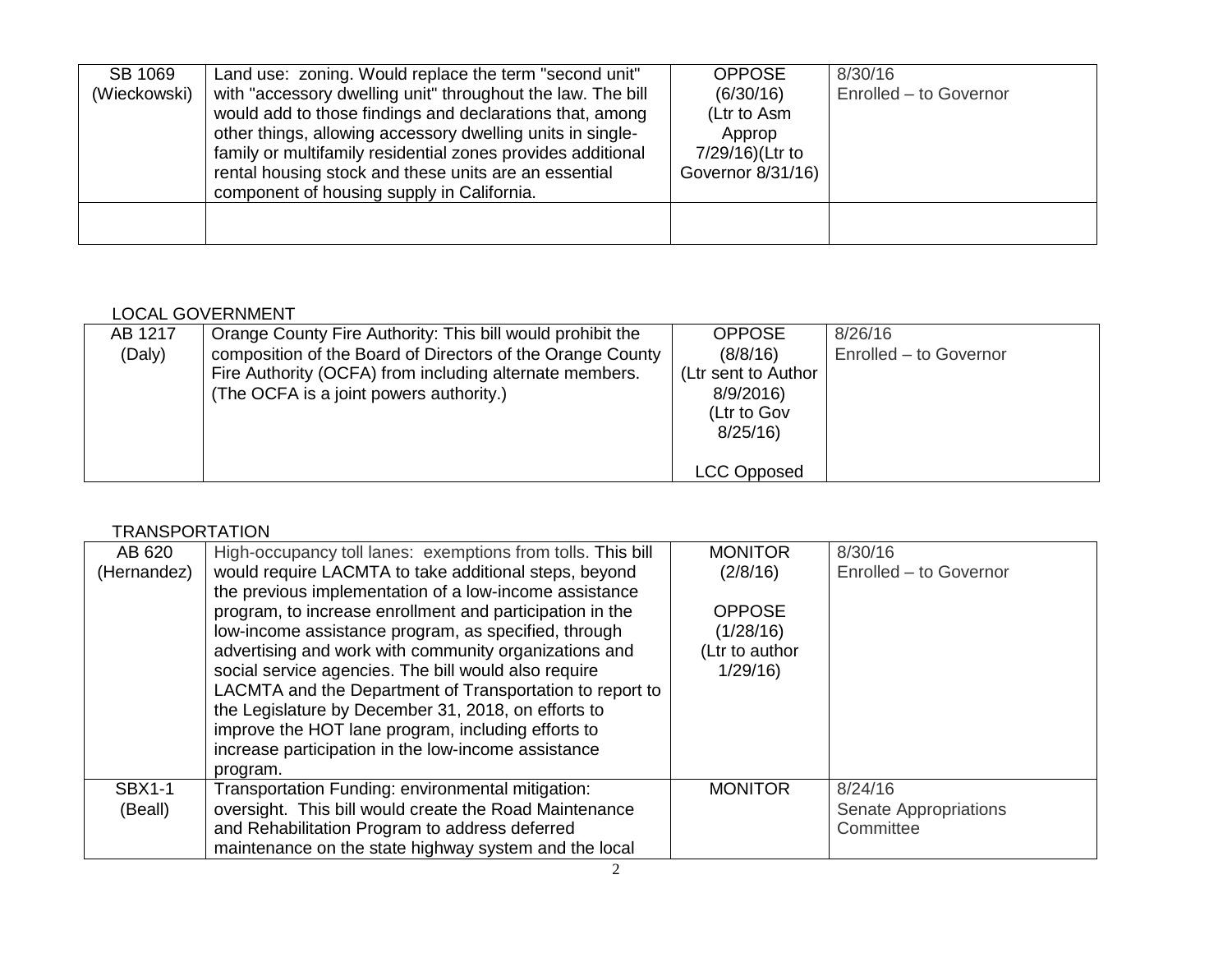| street and road system and for other specified purposes.      |  |
|---------------------------------------------------------------|--|
| The bill would provide for the deposit of various funds for   |  |
| the program in the Road Maintenance and Rehabilitation        |  |
| Account, which the bill would create in the State             |  |
| Transportation Fund, including revenues attributable to a     |  |
| \$0.12 per gallon increase in the motor vehicle fuel          |  |
| (gasoline) tax imposed by the bill and \$0.10 of a \$0.22 per |  |
| gallon increase in the diesel fuel excise tax imposed by the  |  |
| bill, an increase of \$35 in the annual vehicle registration  |  |
| fee, a new \$100 annual vehicle registration fee applicable   |  |
| to zero-emission motor vehicles, as defined, a new annual     |  |
| road access charge on each vehicle, as defined, of \$35,      |  |
| and repayment, by June 30, 2016, of outstanding loans         |  |
| made in previous years from certain transportation funds to   |  |
| the General Fund. The bill would provide that revenues        |  |
| from future adjustments in the applicable portion of the fuel |  |
| tax rates, the annual vehicle registration fee increase, and  |  |
| the road access charge would also be deposited in the         |  |
| account.                                                      |  |

### NEW LAWS

SB1229 – Home-generated pharmaceutical waste: secure drug take-back bins. SBCCOG supported this bill **SB 32 - California Global Warming Solutions Act of 2006: emissions limit. SBCCOG was neutral on this bill**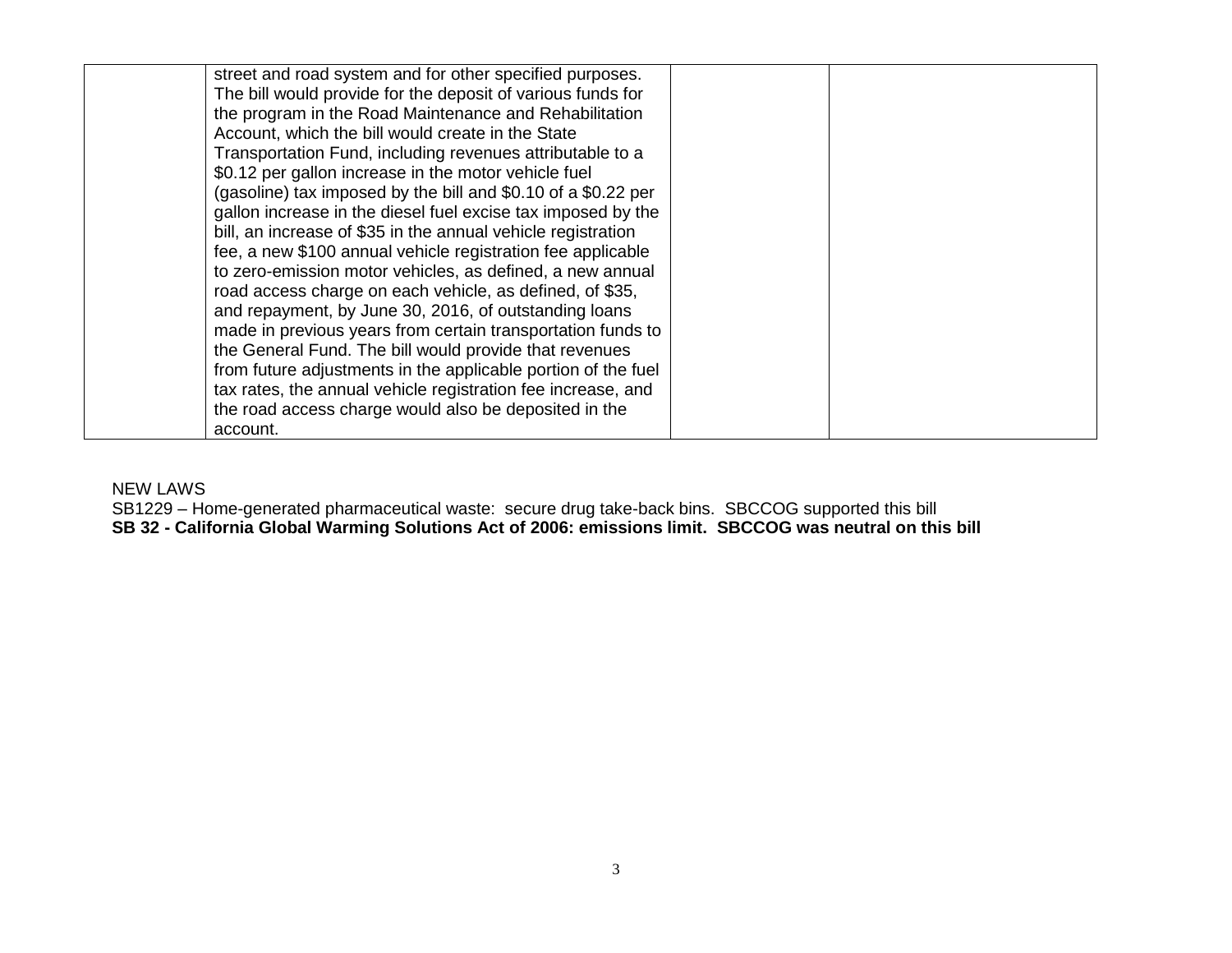| <b>FEDERAL</b> |                                                                 |                |                                 |
|----------------|-----------------------------------------------------------------|----------------|---------------------------------|
| HR 935         | National Freight Network Trust Fund Act of 2015. Amends         | <b>MONITOR</b> | 2/13/15                         |
| (Hahn)         | the Internal Revenue Code to establish the National             |                | House Transportation &          |
|                | Freight Network Trust Fund, from which expenditures shall       |                | Infrastructure & Ways and       |
|                | be made to fund awards under the National Freight               |                | <b>Means Committees</b>         |
|                | Network Grant Program. Appropriates to the Fund                 |                | Sub-committee on Railroads,     |
|                | amounts equivalent to 5% of the import duties imposed           |                | Pipelines & Hazardous Materials |
|                | under the Harmonized Tariff Schedule of the United              |                |                                 |
|                | States. Establishes such Program in the Department of           |                |                                 |
|                | Transportation, under which the Secretary of                    |                |                                 |
|                | Transportation shall make grants to states, regional or         |                |                                 |
|                | local transportation organizations, or port authorities to      |                |                                 |
|                | assist projects that improve the performance of the             |                |                                 |
|                | national freight network. Directs the Secretary to evaluate     |                |                                 |
|                | and select projects on a competitive basis by considering       |                |                                 |
|                | their potential to generate national economic benefits,         |                |                                 |
|                | improve the performance of key corridors and gateways,          |                |                                 |
|                | reduce congestion, improve transportation safety, and           |                |                                 |
|                | enhance the network. Requires the Secretary to update           |                |                                 |
|                | the national freight network every five years.                  |                |                                 |
| <b>HR 1697</b> | Electric Charging and Refueling Act. Amends the Internal        | <b>MONITOR</b> | 3/26/15                         |
| (Hahn)         | Revenue Code to replace the tax credit for qualified            |                | House Committee on Ways and     |
|                | alternative fuel vehicle refueling property expenditures with   |                | Means                           |
|                | a tax credit for 50% of the cost of any qualified electric      |                |                                 |
|                | vehicle recharging or refueling property that is: (1) installed |                |                                 |
|                | on property used as the principal residence of the              |                |                                 |
|                | taxpayer, and (2) for the recharging or refueling of motor      |                |                                 |
|                | vehicles propelled by electricity.                              |                |                                 |
| <b>HR 4888</b> | End Homelessness Act of 2016. Amends the McKinney-              | <b>MONITOR</b> | 3/23/16                         |
| (Waters)       | Vento Homeless Assistance Act to make additional                |                | <b>Referred to House Budget</b> |
|                | FY2017-FY2021 appropriations available for: (1)                 |                | Committee                       |
|                | emergency relief grants to address the unmet needs of           |                |                                 |
|                | homeless populations in jurisdictions with the highest          |                |                                 |
|                | need, (2) rental assistance under the United States             |                |                                 |
|                | Housing Act of 1937 for persons and households who are          |                |                                 |
|                | homeless, and (3) homeless outreach and coordination            |                |                                 |
|                | services. Beginning in FY2017, the bill also provides           |                |                                 |
|                | annual additional funds for: (1) the Housing Trust Fund to      |                |                                 |
|                | provide grants to states for use to increase                    |                |                                 |
|                | homeownership and the supply of rental housing for              |                |                                 |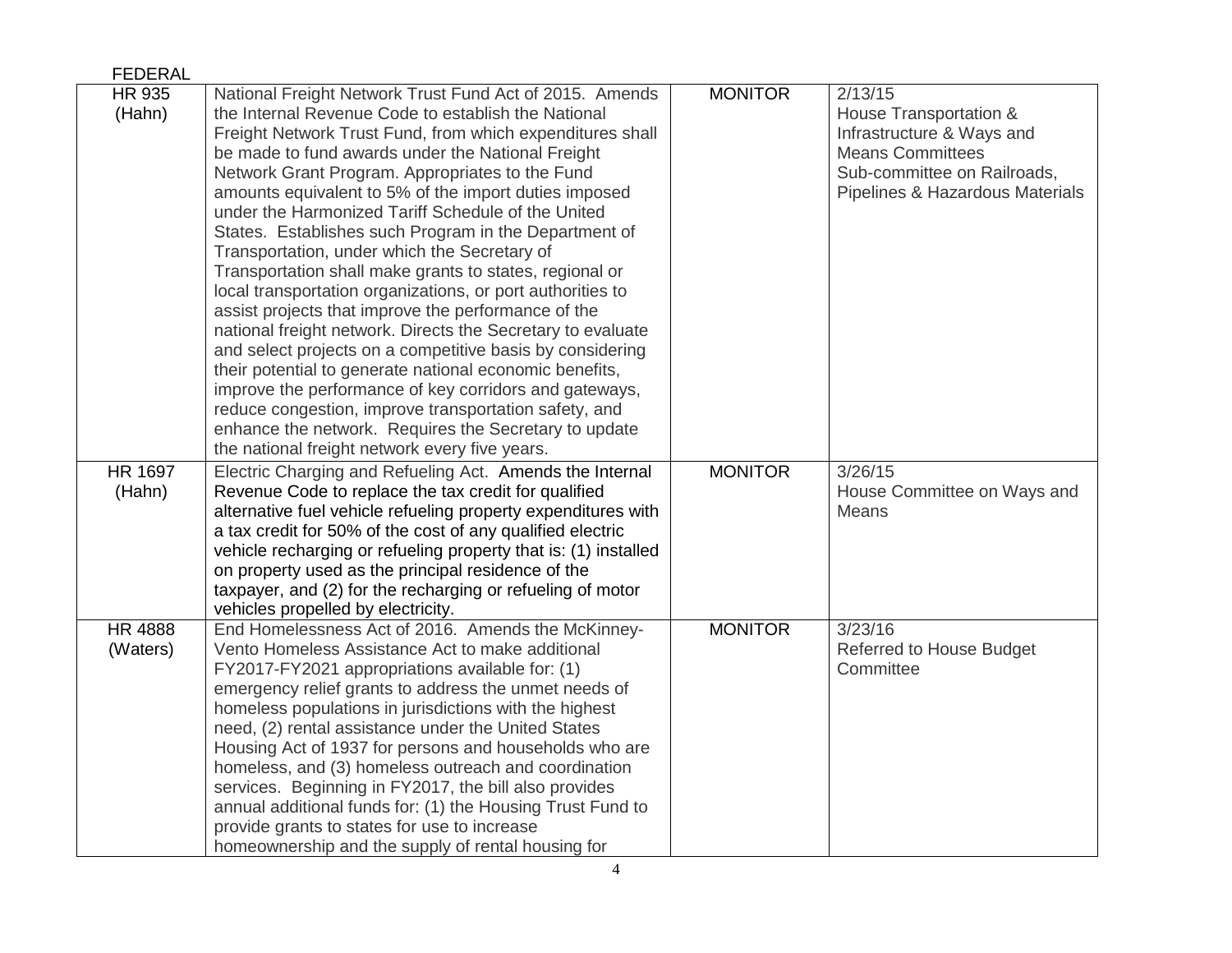| extremely low- and very low-income families, including       |  |
|--------------------------------------------------------------|--|
| homeless families; and (2) incremental project-based         |  |
| voucher or rental assistance under the Federal Housing       |  |
| Enterprises Financial Safety and Soundness Act of 1992.      |  |
| When the Department of Housing and Urban Development         |  |
| (HUD) allocates grants to states from the Housing Trust      |  |
| Fund for rental housing, the dwelling units must be subject  |  |
| to legally binding commitments to ensure that the residing   |  |
| family's contribution toward rent does not exceed 30% of     |  |
| the family's adjusted income. The bill provides funding to   |  |
| HUD to expand the Healthcare and Housing (H2) Systems        |  |
| Integration Initiative by assisting states and localities in |  |
| coordinating policies among Medicaid programs,               |  |
| behavioral health providers, housing providers, and          |  |
| finance support services for homeless persons. The bill      |  |
| also makes permanent: (1) certain housing assistance         |  |
| programs under the Homeless Assistance Act, and (2) the      |  |
| U.S. Interagency Council on Homelessness.                    |  |